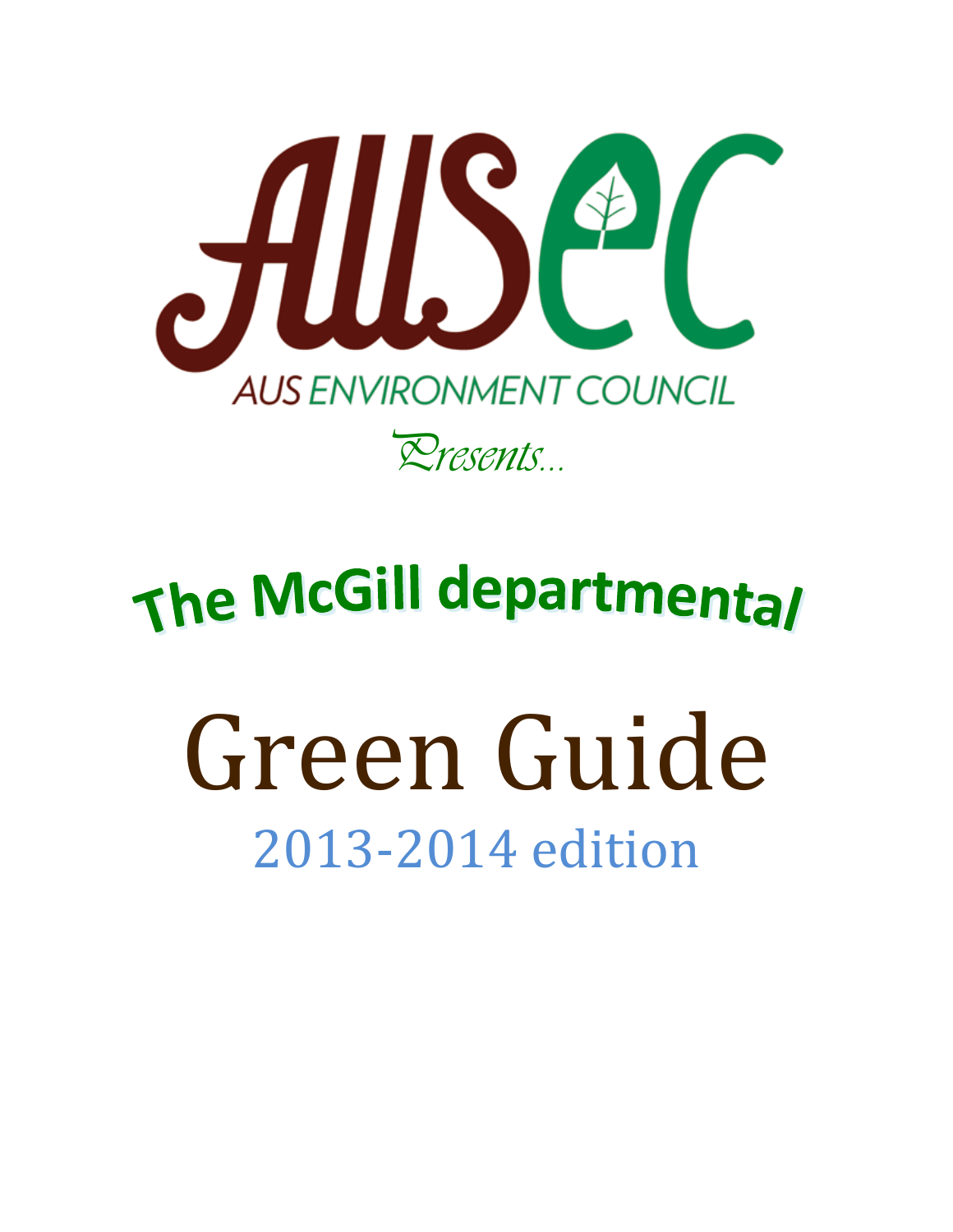# **Table of Contents**

# **Part One: Eating and Drinking Events**

| I-Food                          |  |
|---------------------------------|--|
| <b>Coffee Set-Ups</b>           |  |
| <b>Baked Goods and Desserts</b> |  |
| <b>Dietary Options</b>          |  |
| <b>II-Wine</b>                  |  |
| Vin en Vrac                     |  |
| <b>III</b> - Supplies           |  |
| <b>The Plate Club</b>           |  |
| <b>IV- Dealing with Waste</b>   |  |
| Composting                      |  |

# **Part Two: Within the Office**

| <b>I-Printing and Advertising</b> |   |
|-----------------------------------|---|
| II-Day-To-Day in the office       | 7 |
| <b>In General</b>                 |   |
| Events                            |   |
| <b>Computers and IT</b>           |   |

# **Part Three: Green Funding @McGill**

**SSMU Green Fund 9 Other Sources of funding**

# **Part 4: Green Resources**



**Arts Undergraduate Society Environment Council** 855 Sherbrooke Street West Leacock B-12 Montreal, Quebec H3A 2T7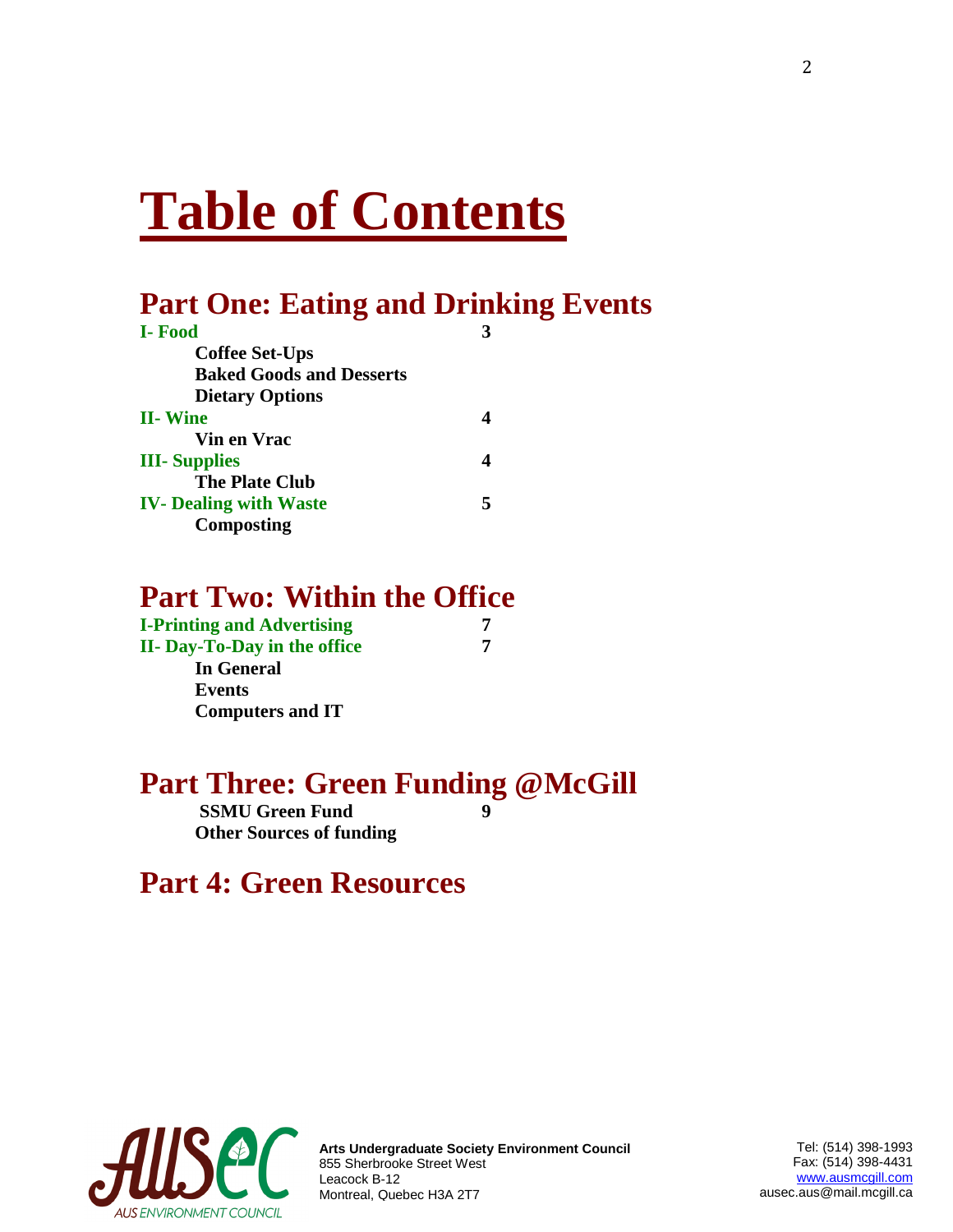# **Part One: Eating and Drinking Events**

# **I- Food**

# Coffee Set-ups

- **A** If you are providing coffee, consider including soy or almond milk options
- **A** Try not to use individual milk and creamers that require more packaging.
- Fair trade coffee: Fair trade coffee supports farmers in developing countries and ensures that they are paid a fair price for their work and contributes to the promotion of sustainable development around the world. Fair Trade coffee is now sold at most major supermarkets and very easy to obtain.
- **A** If you absolutely must use disposable cups, use compostable or recyclable ones. Ideally you should be using plate club or ask everyone coming to the event to bring their own reusable mug.

# Baked Goods and Desserts

- Vendors from the farmer's market and SNAX providers can provide good sources of where you can get freshly made local baked goods.
- **A** For desserts, the McGill's cupcake club "Peace Treats" can provide delicious vegan cupcakes for you event. All proceeds go to their charity partner Little Footprints, Big Steps.

Peace Treats contact info: Email: [info@peacetreats.org](mailto:info@peacetreats.org) Website: http://dailycupcakes.blogspot.ca/

# Consider providing a variety of options at your events:

# Vegetarian/Vegan options:

**A** First, it is important to note that there are different types of vegetarianism and and veganism. Pescatarians refrain from eating all types of meat, but do eat fish. An ovo-lacto vegetarian refrains from eating both meat and fish, but will eat eggs and dairy products. A vegan, however, follow a vegetarian diet and also cuts out all animal-derived products. Raw vegans also cut out any processed vegan foods and foods cooked above a certain temperature. There are many health, ethical, and environmental reasons why someone may choose to be a vegetarian or vegan. These differences are important to be aware of as well as being aware of different levels of sensitivity people may have regarding whether they food they consume has come into any contact with meat and or animal derived products. Therefore, it is best to keep non-vegetarian options separate from vegetarian ones and ensure that each has their own serving utensil.

**A** From an environmental perspective there are many reasons why someone would choose to limit or cut out completely their meat consumption. Following a vegetarian diet means eating down the food chain thus lessening your personal carbon footprint. Additionally, cattle farming is more energy intensive, leads to

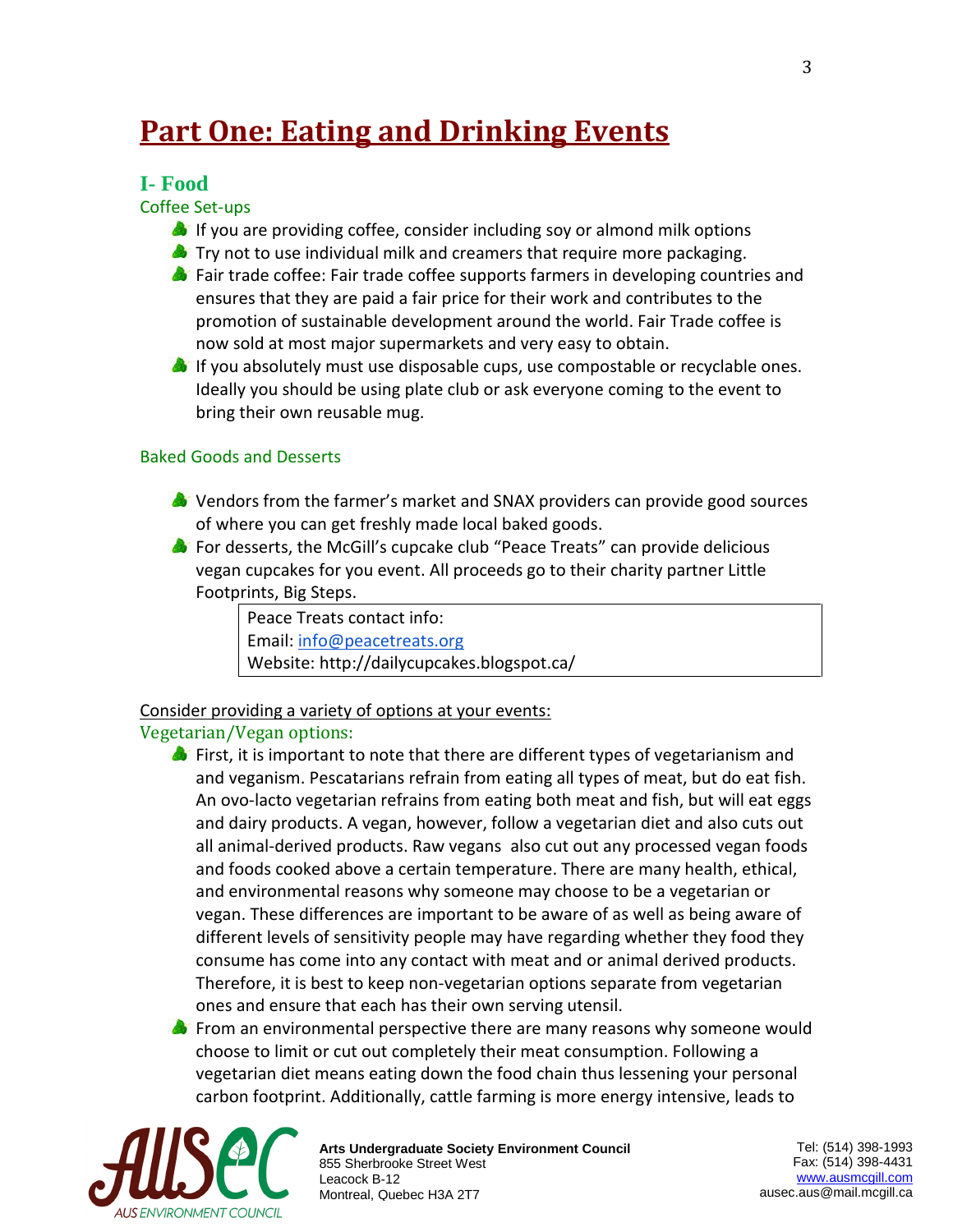the release of methane gas increasing the concentration of greenhouse gases in the atmosphere, and leads to further environmental degradation. Furthermore, around 35% of crop allocation is to cattle feed, limiting the amount of agricultural land being used to feed the world's ever growing population.

#### Local Food

 $\triangle$  Supporting local vendors and small businesses is important for the economic vitality of your community. The quality of food is often much better and you know where your food is being produced and the inputs used to make them. Eating locally also heavily reduces the GHG emissions from food miles (the distance food travels to where it is produced and where it is consumed).

#### **Organic**

So what exactly does it mean for food to be organic? Basically organic food is grown without the use of any synthetic additives such as pesticides and herbicides. Organic farming practices are better for the environment because it maintains soil health, often maintains more crop diversity, and limits runoff pollution into lakes and rivers from synthetic additives.

## **II- Wine**

Having a wine and cheese? Save money and be sustainable by visiting **Vin en Vrac**, a bulk wine depot!

- **Rent some empty wine bottles from the AUS for free.**
- Bottles can be filled at Vin en Vrac for \$6.00/bottle in quantities of 6 or 12

To rent free bottles, email [internal.aus@mail.mcgill.ca](mailto:internal.aus@mail.mcgill.ca)

**Address:** Vin en Vrac: 2021 des Futailles Montreal, QC H1N 3M7 Phone: (514) 353-2021

# **III- Supplies:**

#### Non-disposable Items: The Plate Club

McGill's FREE reusable dishware provider!

- Save money on purchasing plates and utensils for your event, and reduce waste!

The Plate Club has several hundred rental items in their inventory which consist of plates, glasses, wine glasses, serving platters, utensils, pitchers and bowls. They have all of these in a variety of styles and they even have specific wine and cheese plates!

To rent from Plate Club:

1. Choose from their inventory. This is shown on their *website*, with lots of pictures.

2. Contact the club with what you wish to rent (see contact options below)



**Arts Undergraduate Society Environment Council** 855 Sherbrooke Street West Leacock B-12 Montreal, Quebec H3A 2T7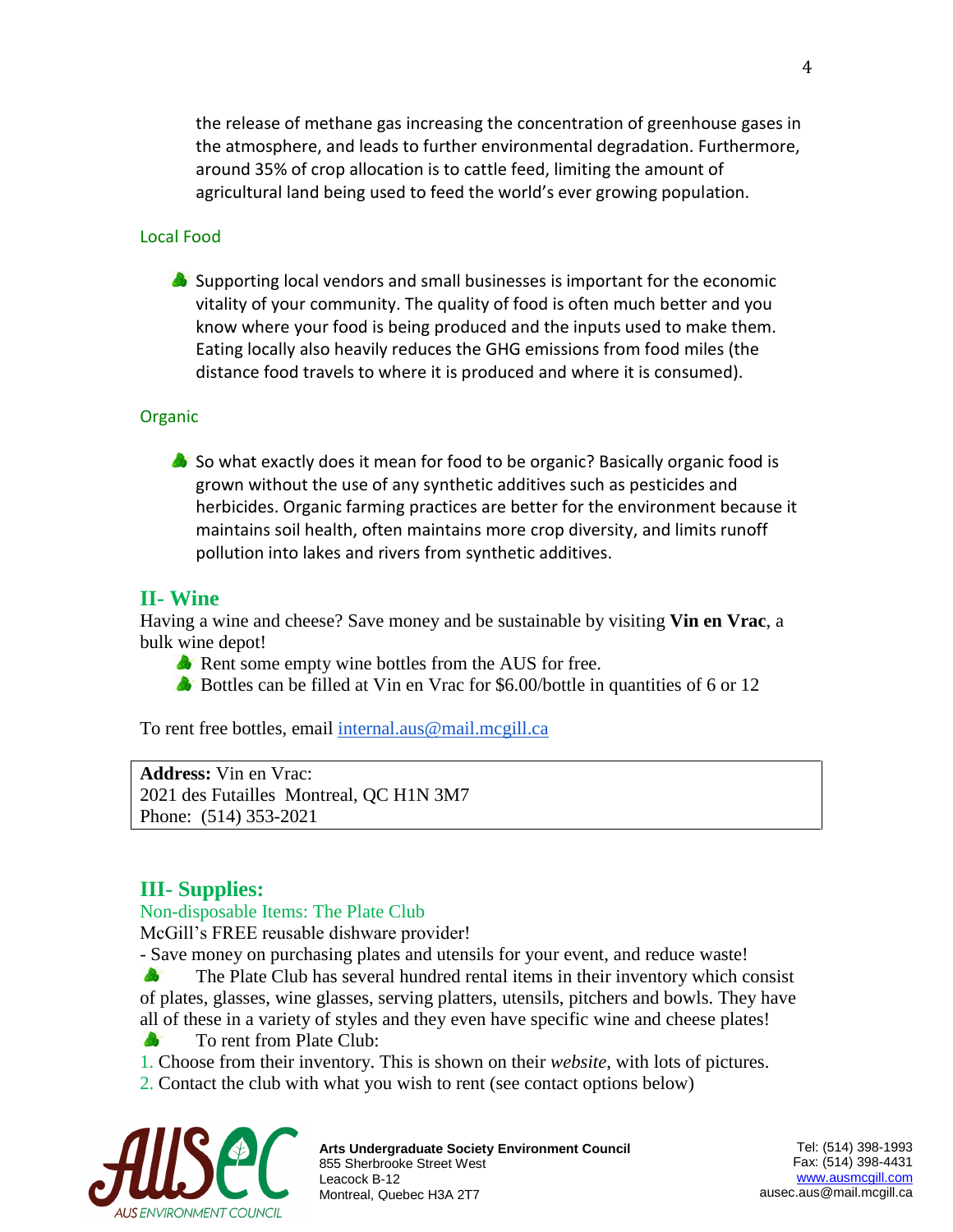3. Set up a day during their office hours to pick up your order and pay a *deposit (\$20 per bin of dishware).* If you are ordering a lot, make sure you bring a few people to carry the bins!

4. If you bring back the dishes fully clean and dry within one week, you get your deposit back in full

# **= the whole process is FREE!**

Cleaning and drying the dishes:

o You can use the Plate Club's dishwasher (located in the SSMU cafeteria) to wash the rental dishes, as long as this is not during the designated lunch hours (M-F 11:30am - 2:30pm).

o The dishwasher is located across the hall from the office, so the whole process is not a hassle.

 $\clubsuit$ Fees and penalties for not bringing back clean and dry dishes:

o If you do not bring back rentals within one week, there is a late fee of \$10 per day.

o If you do not return the dishes in a fully clean and fully dry condition, there is a fee of \$20 per bin. Any broken or lost items must also be paid for in full.

- · **Location:** SSMU Rm 201
- · **Office Hours for Rentals:** 4-5PM, Monday to Friday
- · **Email:** theplateclub@gmail.com
- · **Website[:](http://theplateclub.tumblr.com/)** [http://theplateclub.tumblr.com](http://theplateclub.tumblr.com/)

# Eco-Friendly disposable options

If your event is too big or remote to use Plate Club (which should ALWAYS be your first resort!), a good way to reduce waste from disposable utensils or plates is to order compostable or recycled ones!

For Arts Frosh in 2013, all of the utensils were compostable, ordered from "Eco Products," a company that sells eco-friendly disposable dining products (compostable, 100% post-consumer recycled material, or renewable material-based plastics and papers).

<http://www.ecoproductsstore.com/>

- These options can help you lessen your waste or the amount of resources affected, without sacrificing the convenience of disposable dishware when the reusable variety is not an option.
- **A** Please see Part 3 for more information on how to fund the price increase incurred from the purchase of these more sustainable options.

# **III- Dealing with waste**

# **Composting**

Why it is important:

- **Composting can reduce garbage by up to 75%!** This means that much less landfill space is required, as well as less pollution from trucks for pick-up.
- Even though food scraps will break down in landfill, it will be in an anaerobic (oxygen-free) environment, causing them to ferment and create acids that pollute ground and water.



**Arts Undergraduate Society Environment Council** 855 Sherbrooke Street West Leacock B-12 Montreal, Quebec H3A 2T7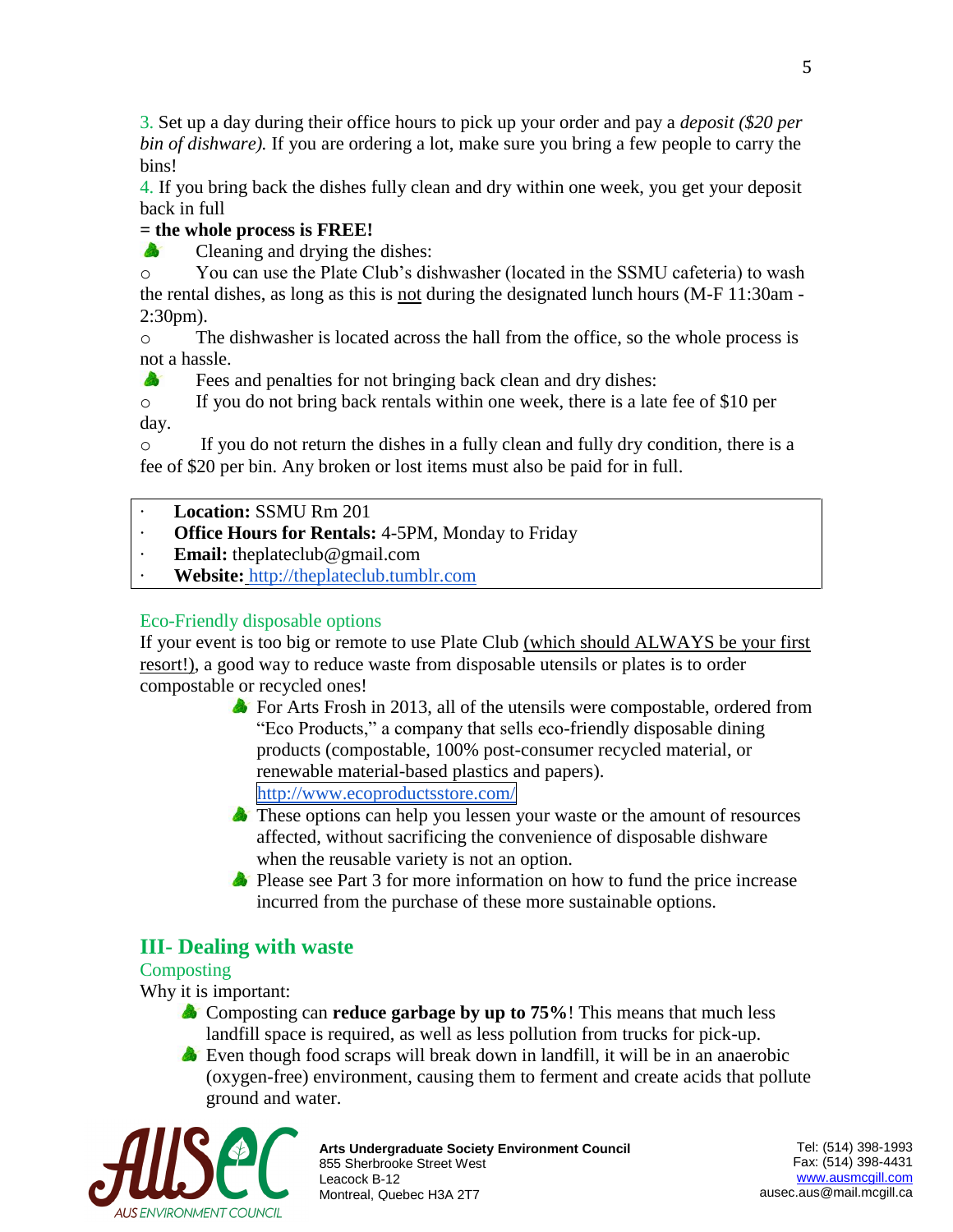Only through a compost system can these types of waste be properly disposed of in a completely environmentally friendly way! The compost decomposes and becomes food for plants and gardens!

What **is** compostable:

- Any food scraps or leftovers
- **A** Paper towel/napkins (even if they have food-related residues on them!)
- Paper plates, muffin papers , coffee filters, tea bags etc
- **Cardboard (pizza boxes!), paper or other paper products**

What is **not** compostable:

- Meat or dairy leftovers
- **D** Disposable coffee cups or anything plastic or Styrofoam

What to do with compost:

Unfortunately, McGill no longer has drop-off compost on campus, and so it requires a little more creativity than it used to. However, we urge you to try these sources:

- **Compost Montreal is a local company that can pick up compost from events! For** a surprisingly low price, they will rent bins to the event to collect the compost, and then pick it up afterwards for proper disposal!
- Alternatively, they will also pick up residents' compost from their door once a week for \$5/week. Ask around and see if anyone is a member (there are many participants in the McGill ghetto). They are also incredibly nice. Check them out! <http://www.compostmontreal.com/>
- Have anyone in your department hailing from the Plateau-Mont Royal, Rosemont-La Petite Patrie, Outremont, Verdun and Westmount, Côte St. Luc, Dorval, Pointe Claire, Dollard des Ormeaux, Kirkland and Senneville or Ste-Anne-De-Bellevue (Mac Campus!)? These municipalities all offer curbside pick-up of green waste in all or certain areas! See if you could get someone to put the waste out on their driveway after the event.

GOOD NEWS! The city of Montreal is currently developing a program **to provide compost pick-up** to the whole city, which will then be turned into bio-fuel! The program should be up and running by 2016 with completion targeted for 2020.

So, even if you are not able to properly dispose of it at this point, we recommend still getting participants to put their green waste into a separate garbage can, in order to begin teaching the McGill Community the habit of separating their compostables from their regular garbage. That way, in 3 years when we can truly dispose of it easily, everyone will already be extremely habituated and knowledgeable about what is compostable, and how to deal with it!



**Arts Undergraduate Society Environment Council** 855 Sherbrooke Street West Leacock B-12 Montreal, Quebec H3A 2T7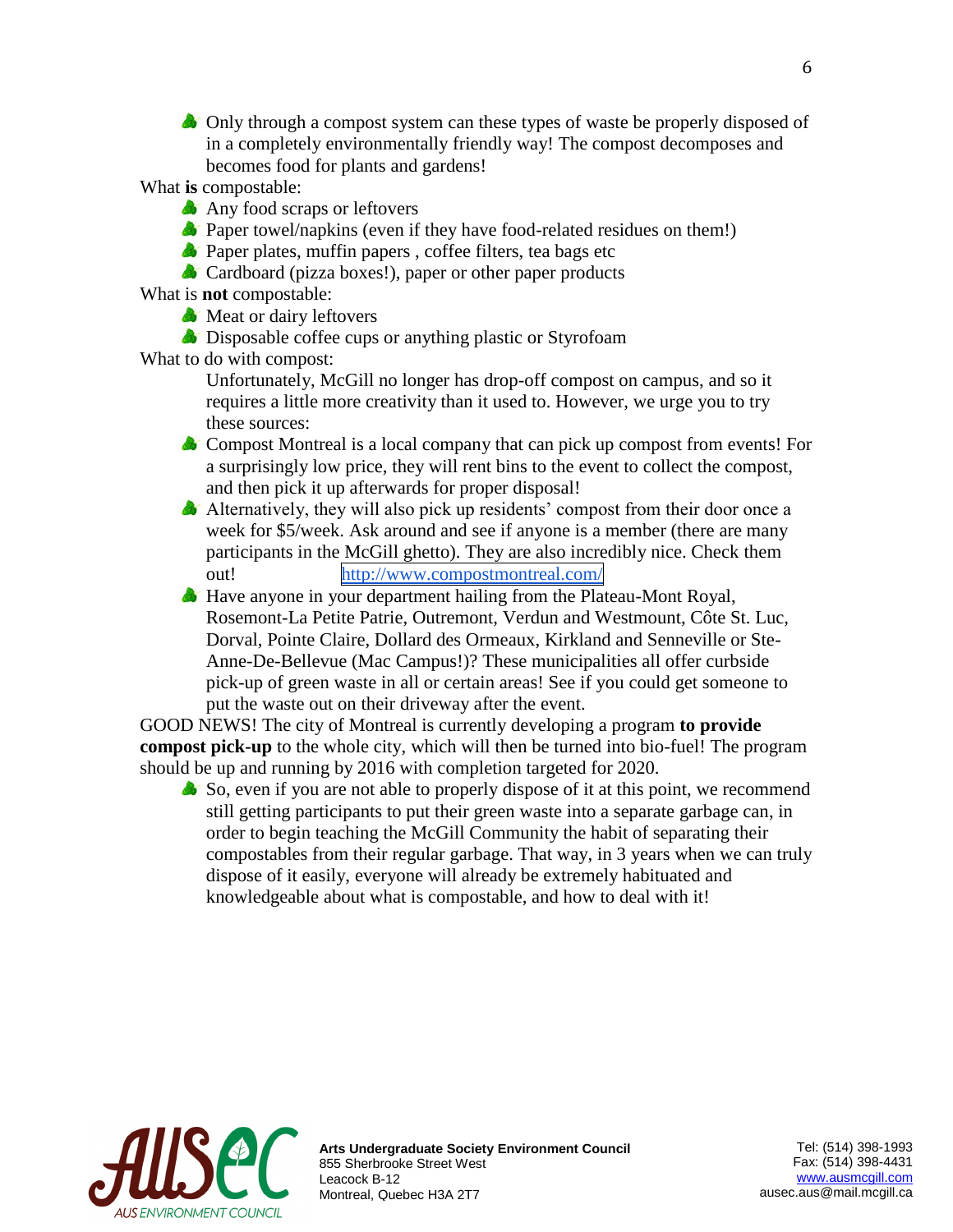# **Part 2: Within the Office**

# **I- Printing and advertising**

Day-to-day printing can be both **wasteful and expensive**! Luckily, advertising can easily be done almost solely through other media forms.

Reducing the paper requirements:

- For large orientations or meetings, give everyone their own USB key with all required documents. USB keys can be passed on at the end of the year, so that they can be reused the following year!
- Use a group Dropbox or Google Drive to share documents, rather than giving out paper copies
- At meetings project the agenda, put it up on a large screen instead of handing out copies to everyone
- When you send out attachments, include a green logo and a "think of the environment before you print this

# Reducing your impact when **printing is required**:

- $\triangle$  Double sided printing uses half as much paper!
- Use recycled paper when printing (Forest Stewardship Council 100% recyclable paper, available wherever printer paper is sold)
- A Adjust your printer to use less ink ("draft" quality for text-based printing-you won't notice a difference!)
- Use a smaller printing surfaces, such as by printing bookmarks instead of full sheets of paper for everyone.

Advertising Events:

- **A** Focus on web based methods of advertising such as listservs, Facebook, Twitter, email etc.
- When making classroom announcements, instead of handing out leaflets write on chalkboards (with permission of the teacher)
- **Make General reusable signs without specific dates which can be reused the** following year for repeat events.

# **II- Day-To-Day In the Office**

Given the amount of time and energy consumed in your respective offices, its important keep green practices in mind. You can do this by…

- Keeping reusable mugs in your office which can be used as opposed to using disposable ones
- Setting up recycling and compost bins in your workspace
- Working with other companies that have a reputation for engaging in green initiatives (see section 3)
- Making sure to turn off all lights when leaving the office (perhaps a sticker on the door that could serve as a friendly reminder?)
- Using refillable pens and pencils rather than disposable ones



**Arts Undergraduate Society Environment Council** 855 Sherbrooke Street West Leacock B-12 Montreal, Quebec H3A 2T7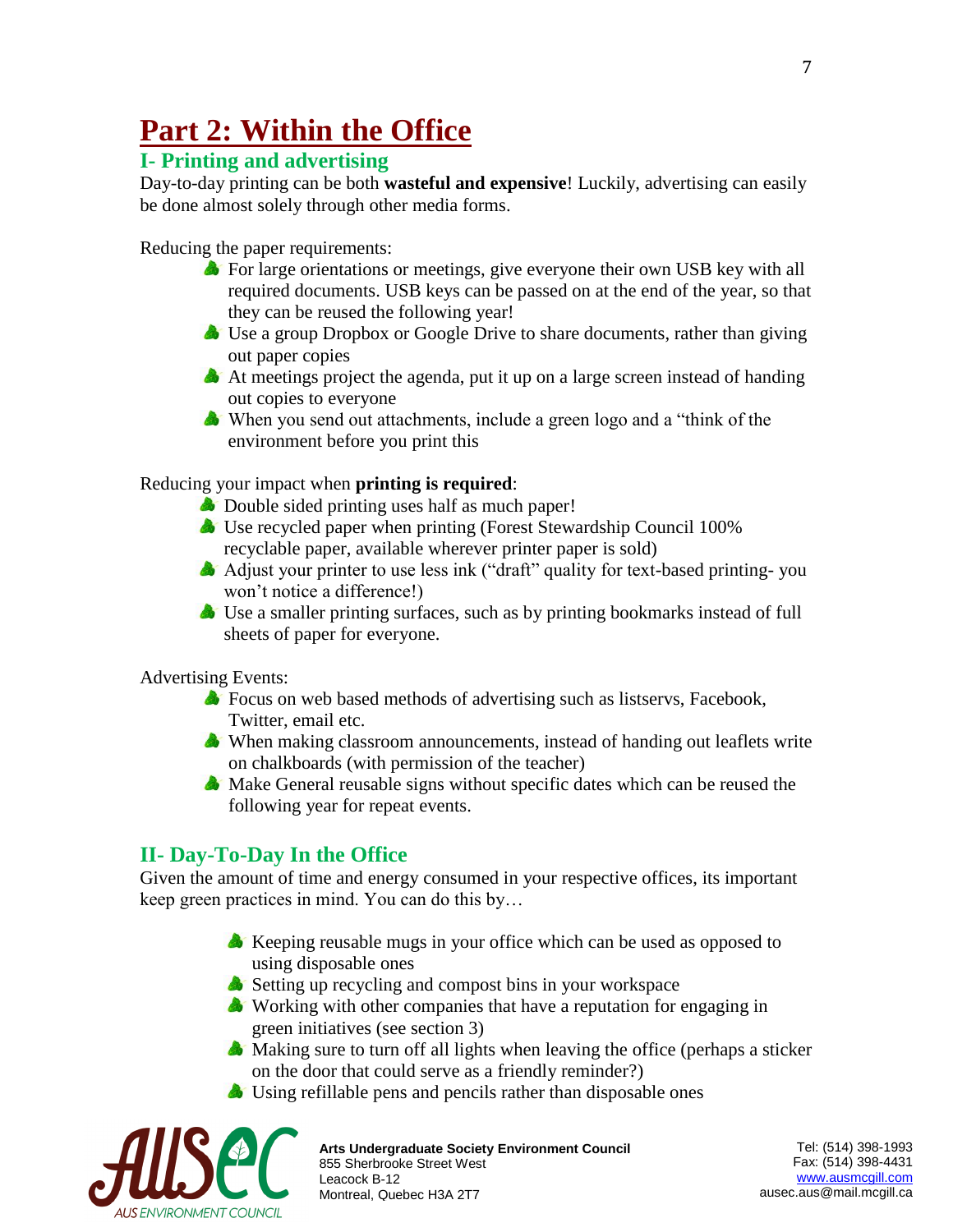- As Asking that your incandescent lighting system be replace with compact fluorescent light bulbs
- **Only operating during standard office hours rather than spreading energy** use over a longer period of time
- Buying office supplies in bulk in order to save packaging

# **III- Events**

Incorporating sustainable measures into your public and private events is an effective way to promote the innovative image of your department. You can do this by...

- Hosting events outdoors to save energy (if weather permits)
- **Purchasing food to serve that it not prepared-** less packaging, less energy wasted! Choose something easy to make, buy locally, and buy in bulk.
- Using green materials such as paper made from recycled sources or reusable tablecloths and napkins
- **Donating unused items rather than discarding them**
- **A** Ordering from companies that are closer to McGill so as to reduce transportation costs and pollution

# **IV- Computers and IT**

Electronic waste is slowly becoming a major contributor to environmental degradation. However, minimizing your footprint is quite simple. You can do this by…

- **A** Enabling the power management function on your computer
- Switching off your computers when you are finished using themhibernation mode is NOT the same things as off! Don't forget to turn off the monitor too!
- Unplugging laptop power chargers when you are finished using themthese devices continue to use power even when no computer is attached to them!
- Using one large power strip for your computer, broadband modem, scanner, printer, monitor, and speakers and switching it off when equipment is not in use- voila! No wasted power from electronics being left plugged in even when off!
- **Minimizing printing**
- Switching to inkjet printers (Laser printers use more electricity).
- **b** Discarding old batteries and electronics in appropriately 8abelled containers- never in the garbage!

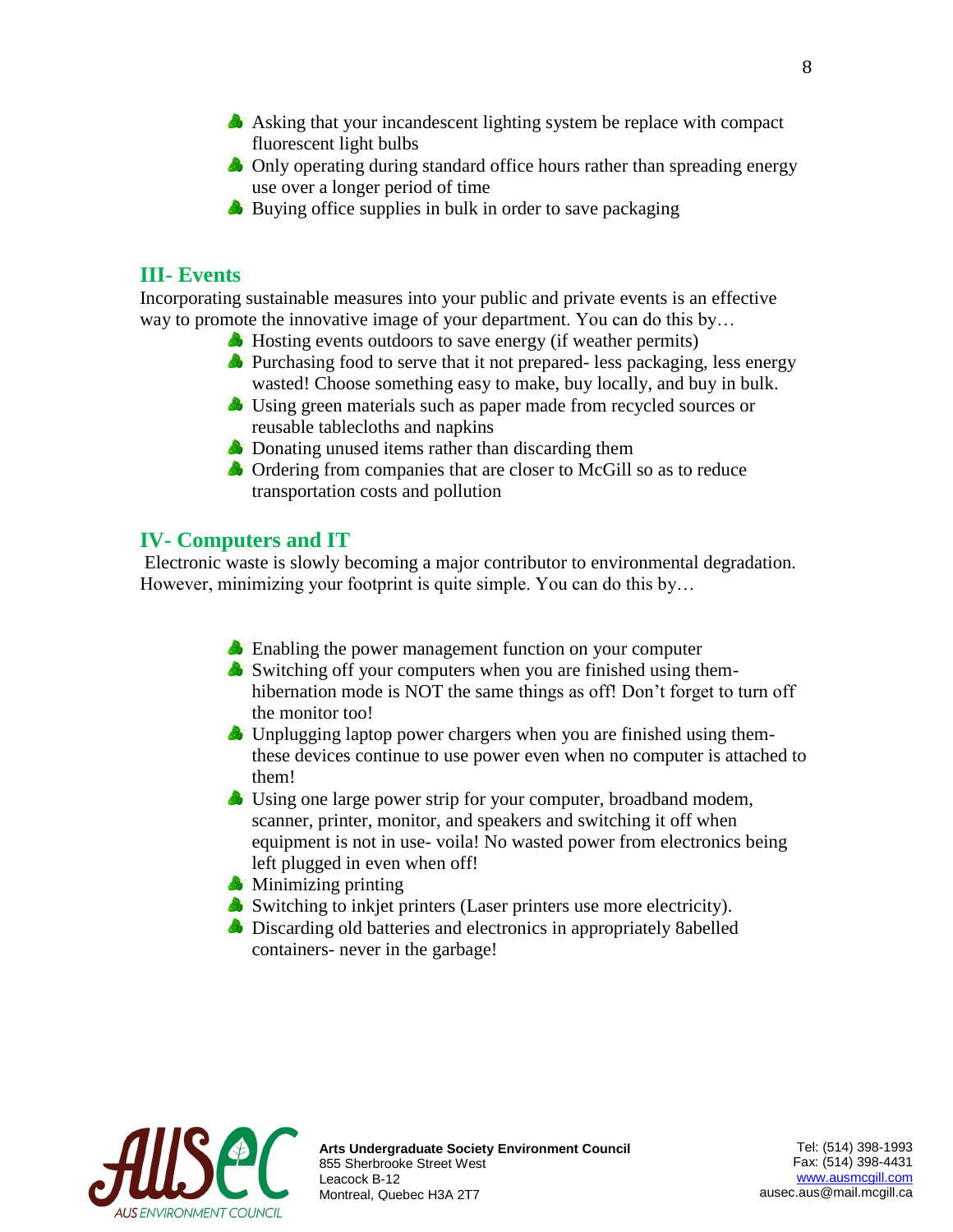# **Part 3: Green Funding @ McGill**

# **SSMU Green Fund**

Want to use more sustainable materials for your event but can't afford it? Apply to the SSMU Green Fund!

Criteria for Funding:

- **Must demonstrate sustainable/environmentally-friendly practices;**
- For example, the Committee will however subsidize the **cost difference** of choosing biodegradable materials compared to conventional;
- **They will not, however, subsidize food and beverage;**

How to apply:

Follow the following link to the application form:

[http://ssmu.mcgill.ca/environment/?page\\_id=236](http://ssmu.mcgill.ca/environment/?page_id=236)

The SSMU funding committee meets weekly to review applications. They may go back and forth with you several times to ask for more clarification, but applications with clear descriptions and detailed budget really move the process along. On average it takes 2-3 weeks for funding to get approved!

Or, consult the SSMU Environment Commissioner for more information at environment@ssmu.mcgill.ca

## **Other sources of Funding:**

**The Office of Sustainability** also has very significant amounts of money allocated to projects that help build and promote sustainability on campus. This funding would be used more for long-term projects that significantly change the way things are done at McGill, rather than providing monetary offsets for making your event more sustainable.

More information can be found here at: <http://www.mcgill.ca/sustainability/spf/about-spf>



**Arts Undergraduate Society Environment Council** 855 Sherbrooke Street West Leacock B-12 Montreal, Quebec H3A 2T7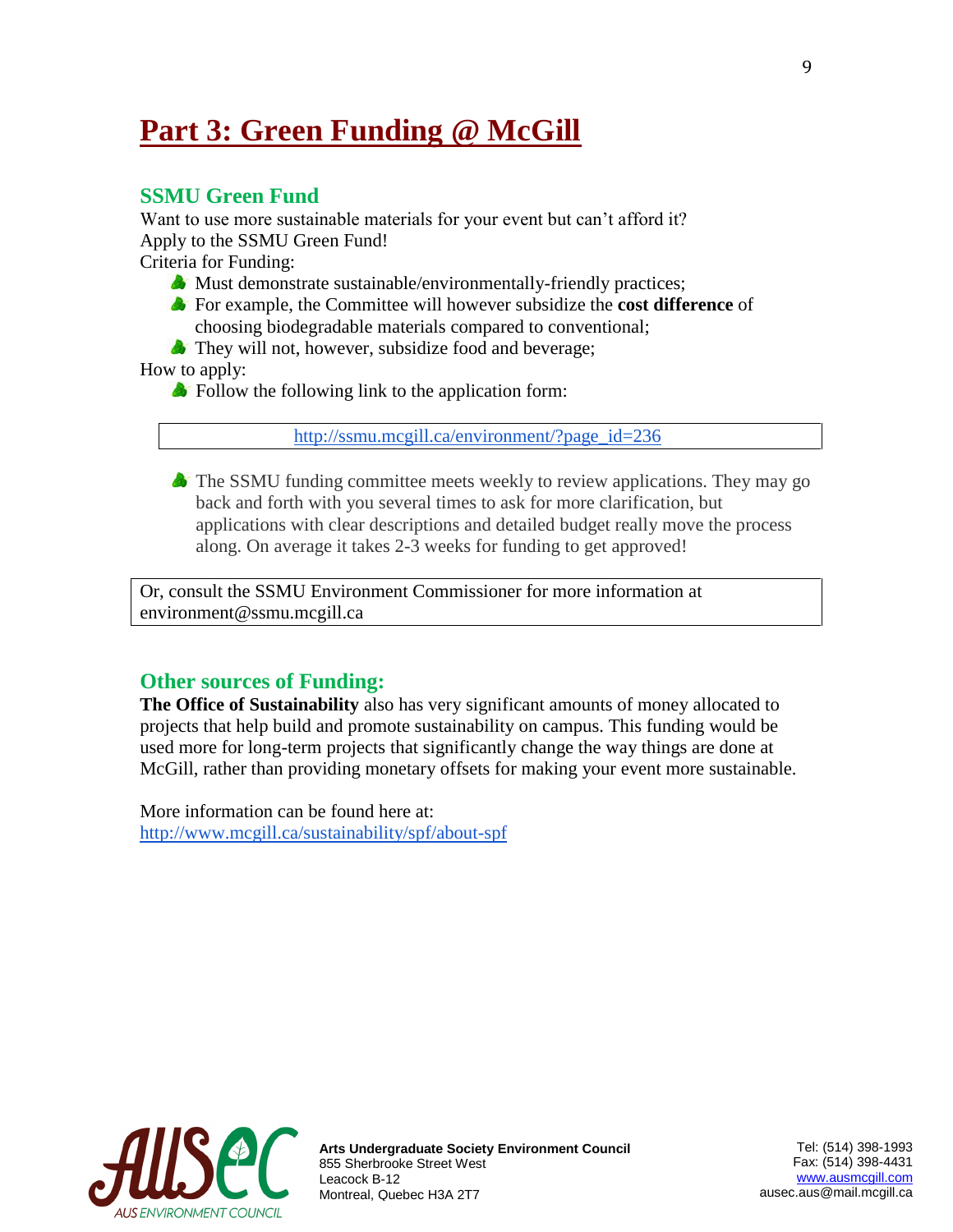# **Part 4: Green Resources**

Both the city of Montreal and the McGill campus offer a multitude of sustainable services that can be effective resources in greening your workspace or event. Here are a few you should check out!

#### Compost Montreal

Compost Montreal offers a variety of services which assure that the food waste of your events is going towards sustainable initiatives. Their compost collection service assures that your club is actively contributing to the strength of the local economy and the health of the city and campus ecosystems.

Telephone: 1(514)690-5773 Email: Info@compostmontreal.com Facebook: <https://www.facebook.com/CompostMontreal>

#### Eco-Quartier

Eco-Quartier is a municipal organization that specializes in the monitoring and implementation of sustainable initiatives. Their program seeks to facilitate access to green resources by offering services such as recycling bin distribution, alleyway cleanup, and sustainability workshops. They can help with green-themed events and help provide contacts when needed!

Since there is an Eco-Quartier for each zone in Montreal, you may have to look into which applies to you if your event is off-campus. Here is the contact information for Eco-Quartier Peter-McGill (the office that works in the McGill area):

Telephone: (514) 933-1069 Address: 1240 Rue Saint-Marc, H3H 2E5 (Near Metro Guy-Concordia) Email: [eco.petermg@gmail.com](mailto:eco.petermg@gmail.com)

#### AUS Environment Council

Here at AUSEC, we would be so excited to help you incorporate sustainable measures into your event planning or office workspace. Feel free to contact us to schedule a meeting!

Email: [ausec.aus@mail.mcgill.ca](mailto:ausec.aus@mail.mcgill.ca)

#### McGill Office of Sustainability

The Office of Sustainability's mission is to create a culture of sustainability at McGill - to encourage and unite the efforts of students, faculty, staff and administrators to incorporate principles of sustainability in university operations, campus living and learning and in its relations with the broader community.



**Arts Undergraduate Society Environment Council** 855 Sherbrooke Street West Leacock B-12 Montreal, Quebec H3A 2T7